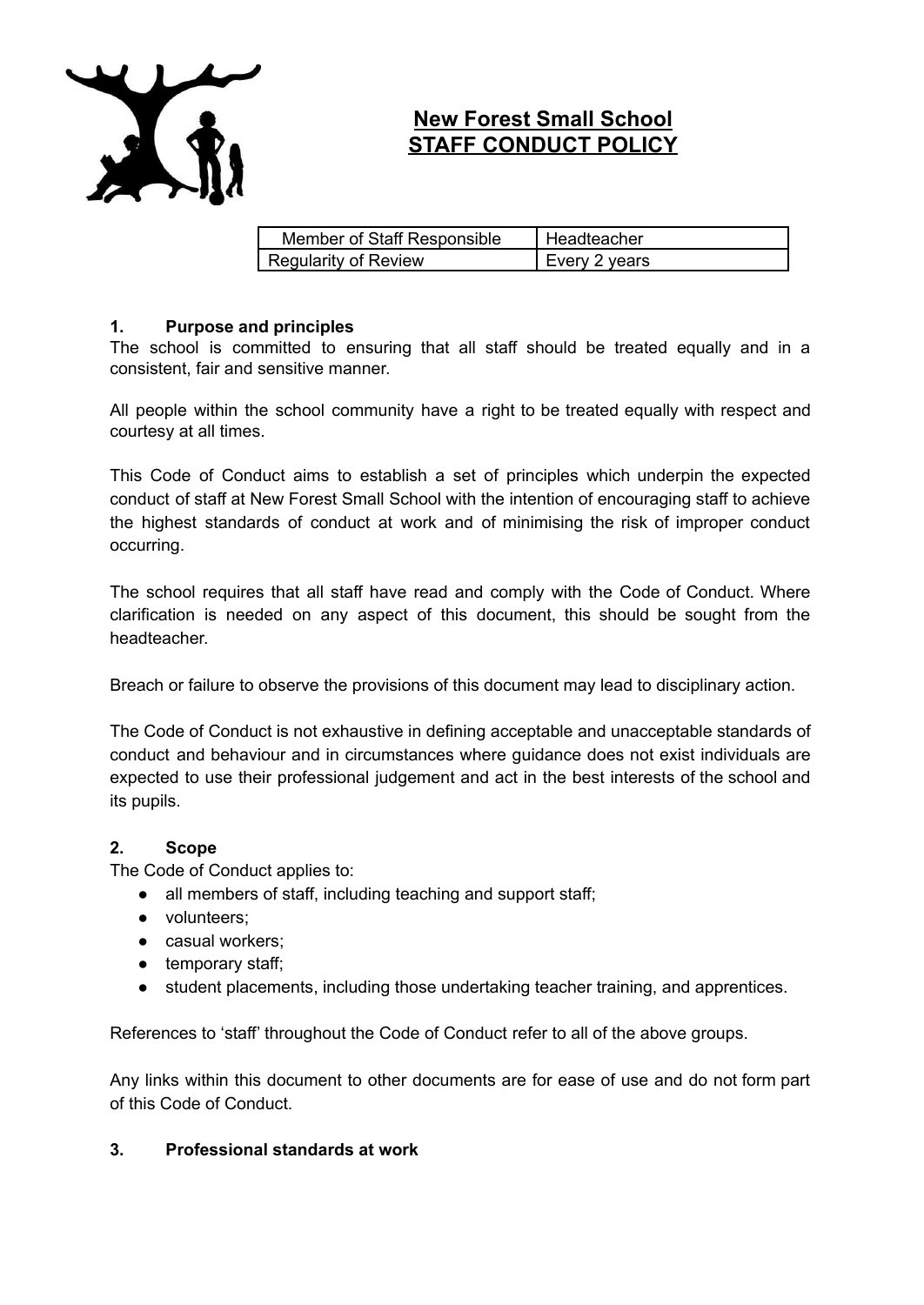Staff are expected to demonstrate the highest possible standards of personal and professional conduct and behaviour and consistently act with honesty and integrity. The school expects staff to treat each other, Students, parents and the wider school community with dignity and respect at all times.

Furthermore, staff must have regard for the ethos and values of the school as well as its policies and procedures and act in accordance with these at all times, including in their dealings with those who come into contact with the school e.g. visitors.

Staff must act in accordance with their duty of care to students and ensure that the safety and welfare of the children and young people at the school are accorded the highest priority. In this and other ways staff should always maintain standards of conduct and behaviour which sustain their professional standing and that of the school.

Teachers are reminded of, and are expected to uphold, their wider responsibilities as set out in the Teachers' [Standards,](https://www.gov.uk/government/uploads/system/uploads/attachment_data/file/301107/Teachers__Standards.pdf) including an understanding of, and acting within, the statutory frameworks which set out their professional duties and responsibilities.

# **4. Safeguarding**

New Forest Small School recognises its statutory and moral duty to safeguard and promote the welfare of students and understands that staff play a vital role in meeting these responsibilities. Staff must be aware of their individual safeguarding responsibilities, including to provide a safe environment in which children can learn, to be aware of the signs of abuse and neglect, to identify children who are suffering, or are likely to suffer, significant harm and to take appropriate action in such cases to prevent concerns from escalating.

All members of staff must be aware of the school's systems for supporting child safeguarding, including the role of the school's Designated Safeguarding Lead (DSL – often referred to as the Child Protection Liaison Officer (CPLO)).

Concerns about the welfare of a child must be raised without delay to the school's DSL/CPLO in the first instance or one of the other designated CPLOs as above, if the DSL/CPLO cannot be located. **In the event that none of the above are available. If no one is available or if a member of staff has concerns then any member of staff can make a referral and call to the reception/MASH team (Multi Agency Support Team ). The number is 0845 603 5620**

There should be no delay in reporting a concern if there is risk of immediate serious harm to a child.

Staff are reminded of their duty to report safeguarding concerns about staff. Any concerns or allegations must be raised without delay to the school's DSL in the first instance or the deputy DSL.

Staff should be familiar with the school's Safeguarding and child protection policy, which is available to all staff in the staff handbook. All staff will receive appropriate child protection training and will be provided with guidance on child safeguarding as part of their induction to the school.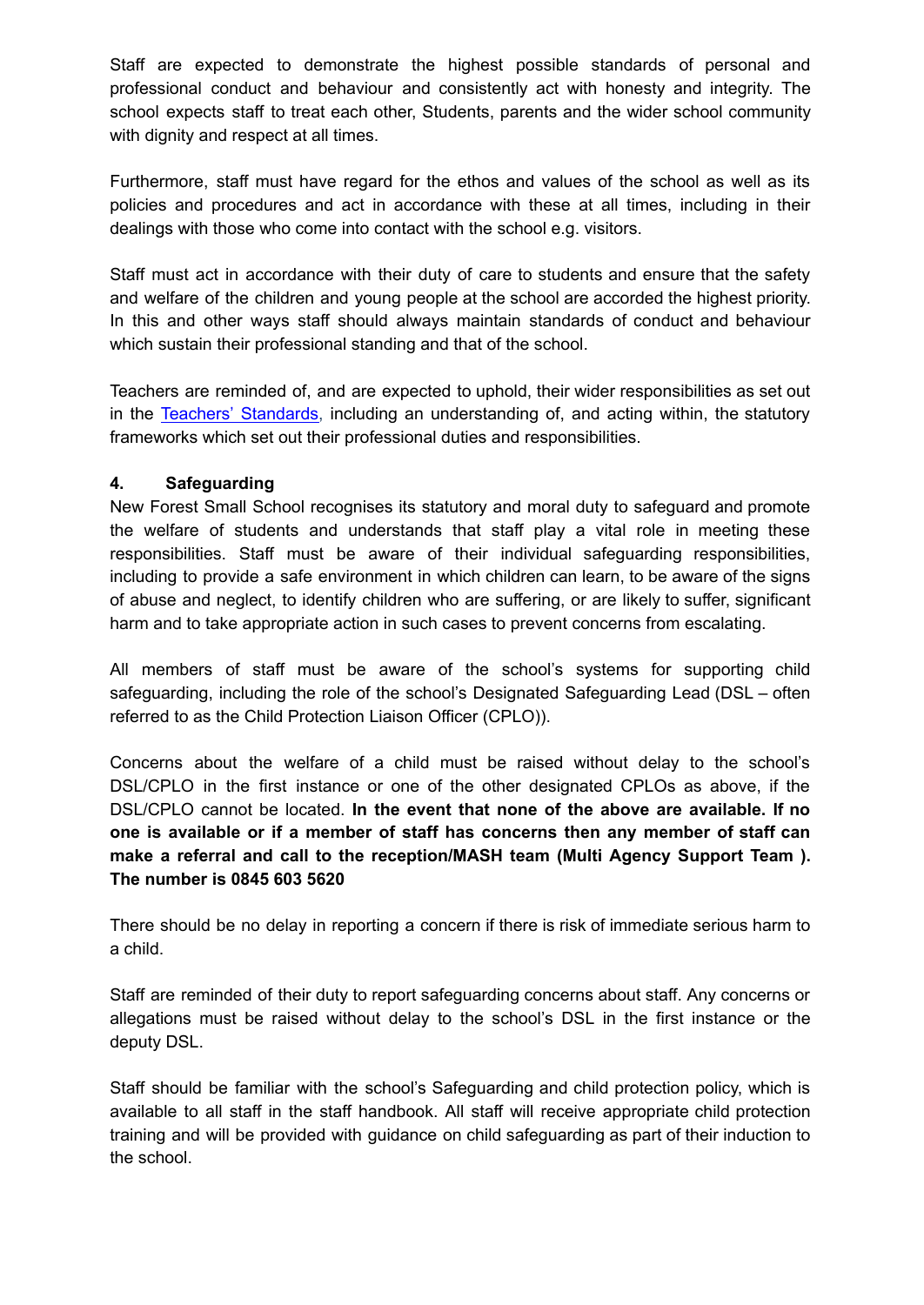In accordance with the statutory guidance published by the Department for Education 'Keeping Children Safe in [Education'](https://www.gov.uk/government/uploads/system/uploads/attachment_data/file/300309/KCSIE_gdnce_FINAL.pdf) (Sep 2016) all staff in New Forest Small School are required to read Part One '[Safeguarding](https://www.gov.uk/government/uploads/system/uploads/attachment_data/file/300319/KCSIE_FINAL_8PG.pdf) information for all staff' and will be provided with a copy as part of their induction to the school. The full document is available via the above link or from [www.gov.uk](http://www.gov.uk)

Further information is found in ['Guidance](http://4lscb.proceduresonline.com/chapters/p_alleg_staff.html) for safer working practice for adults who work with children and young people in [education](http://4lscb.proceduresonline.com/chapters/p_alleg_staff.html) settings' provided by 4LSCB and in the guidance document 'The avoidance of unnecessary contact and unfounded allegations' These documents can be found in the General Info for Staff folder.

# **5. Appropriate relationships**

# **Students**

Individuals who work or volunteer in a school environment are in a position of trust. Staff should be mindful of the need to maintain professional boundaries appropriate to their position and must always consider whether their actions are warranted, proportionate, safe and applied equitably.

Staff should act in an open and transparent way that would not lead any reasonable person to question their actions or intent. Staff should think carefully about their conduct so that misinterpretations are minimised.

Staff must avoid unnecessary physical contact with children. Where physical contact is essential, e.g. for safety reasons, the student's permission must be gained for that contact wherever possible. If physical contact is made to remove a student from a dangerous situation or an object from a student to prevent either harm to themselves or others, then this should be recorded and reported to **the Headteacher immediately and certainly within 24 hours.** In cases where accidental physical contact was made, it should be reported to the Headteacher. In all cases staff should act in accordance with the school's management of physical restraint policy. This can be found in the policy file.

Any sexual behaviour by a member of staff with or towards a student is unacceptable. Staff are reminded that under the Sexual Offences Act 2003, it is a criminal offence for a person aged 18 or over to have a sexual relationship with a child under 18, where that person is in a position of trust in respect of that child, even if the relationship is consensual.

# **Parents**

Staff are expected to interact with parents in a polite and respectful manner and recognise parents' entitlement to express any concerns they may have about their child's learning, safety or wellbeing. Staff should avoid discussing school matters with parents outside school if approached and should instead refer the parent to the normal school communication channels.

# **6. Use of IT including social media**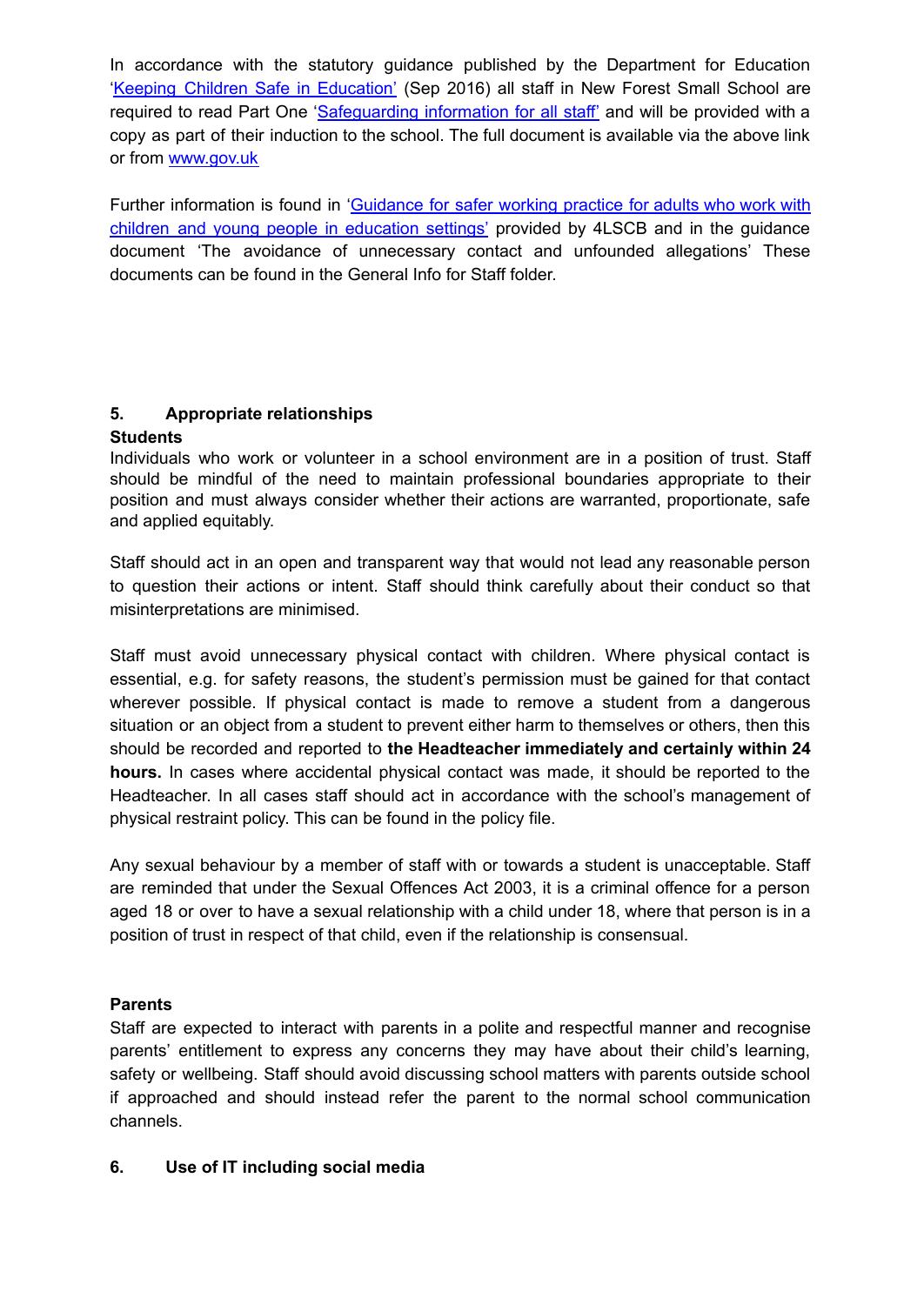Internal e-mail and internet systems must be used only in accordance with the school's acceptable use of ICT policy. This can be found in the policy file.

Social networking sites offer the opportunity for communication with children, young people and their parents outside normal professional boundaries. School staff must take care to protect their privacy and protect themselves from risk of allegations in relation to inappropriate relationships and cyberbullying. Staff must use discretion and their best judgement when engaging with online relationships with parents or ex-pupils through social networking sites, instant messaging or other media, whether this is through school or personal ICT facilities. Staff must exercise caution when having contact online through social media with parents so as not to compromise the school's reputation or school information.

Please refer to the school's acceptable use of ICT policy for further guidance on acceptable and unacceptable use of ICT, social media and mobile phones.

All staff are asked to sign the school's User Policy and Practice which they then agree to follow.

See ICT, mobile & photo policy**.**

All colleagues in this policy are strongly advised to consider their use of social networking sites. If colleagues use these sites they should at no time make reference to school users or promote themselves in an unprofessional manner. Colleagues must not allow current students to become part of their site membership in order to protect themselves or indeed become a 'friend' on a student's site.

## **7. Confidentiality and disclosure of information**

Staff must ensure that they do not disclose confidential information to anyone who does not have the right to receive it. Where information is disclosed this should be in line with the principles of the **Data [Protection](http://www.legislation.gov.uk/ukpga/1998/29/contents) Act 1998**. Equally staff should not prevent another person from gaining access to information to which that person is entitled by law. If there is doubt about whether or not to share information, advice must be sought from an appropriate senior member of staff i.e. Headteacher

Information obtained during the course of an individual's work should never be used for personal gain or benefit, nor should it be passed onto others who might use it in such a way.

## **8. Dress and appearance**

An individual's dress and appearance is a matter of personal choice; however, staff should ensure that they dress appropriately, decently and safely for a school environment and for the role they undertake, as well as setting a good example to both pupils and visitors.

Staff should have particular regard to the health and safety risks involved with certain lessons i.e. physical education/food technology and the need to dress appropriately and safely when undertaking these activities, such as wearing appropriate footwear, removing jewellery etc.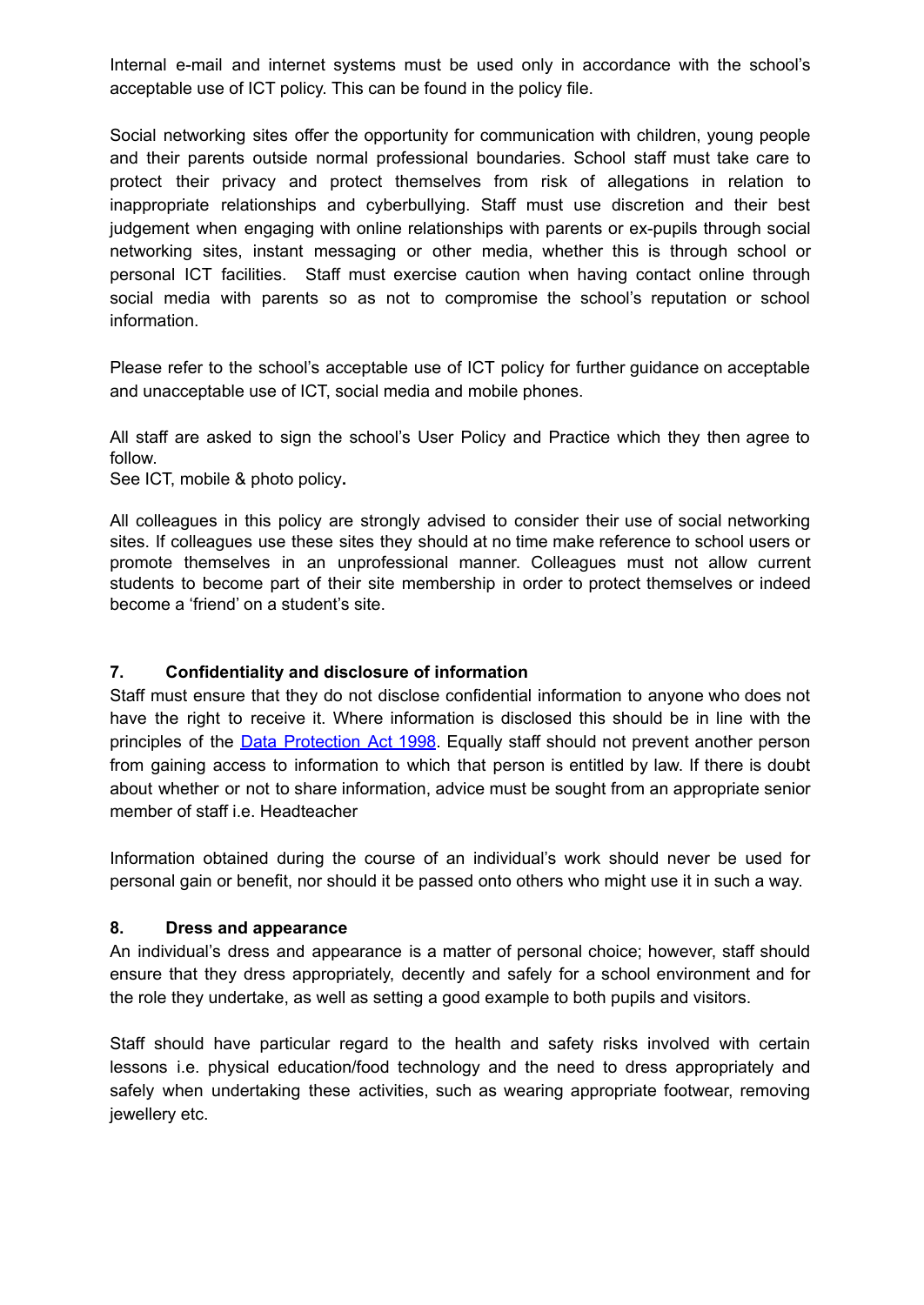A reasonable, smart and non-extreme code of dress will be expected from all

staff at the school. Staff should lead by example and model the expectations we set for students

The school recognises the diversity of cultures and religions of its staff and will take a sensitive approach when this affects dress and uniform requirements. However, priority will be given to health and safety, security and other similar considerations of other staff, students and the school.

# **9. Equal opportunities**

The school is committed to equality for all in the appointment, development, training and promotion of staff, and in all dealings with students and parents of the school. It also recognises that all members of staff have the right to work in a safe environment without fear of discrimination, harassment or abuse.

All students, colleagues, parents, members of the public and wider school community have the right to be treated with fairness and equality and must not be discriminated against. The school expects staff to uphold these principles.

Please refer to the school's equalities policy for further guidance which can be found in the policy file.

# **10. Conduct outside work**

Care should be taken by staff to avoid any conflict of interest between activities undertaken outside school and responsibilities within school. In no case should outside activities bring the school into disrepute**.**

Where staff are in doubt as to whether there is a conflict of interest advice must be sought from the headteacher.

# **11. Declaration of interests**

Staff should consider carefully whether they need to declare to the school any relationship with an individual where this might cause a conflict with the school's activities, for example, another staff member or a contractor who provides services to the school. Where such a declaration is necessary this should be made to the Head Teacher.

Staff may undertake work outside school, either paid or voluntary, provided it does not conflict with the interests of the school or affect an individual's performance at work.

# **12. Whistleblowing**

The **Public Interest [Disclosure](http://www.legislation.gov.uk/ukpga/1998/23/contents) Act 1998** (as amended) gives protection to people who disclose reasonable concerns about serious misconduct or malpractice at work. This is sometimes known as Whistleblowing. The headteacher of the school will treat all matters of malpractice very seriously and allegations about such matters will be dealt with quickly and with appropriate confidentiality.

Staff should acknowledge their individual responsibilities in bringing matters of concern to the attention of headteacher in the school. This is particularly important where the welfare of children may be at risk.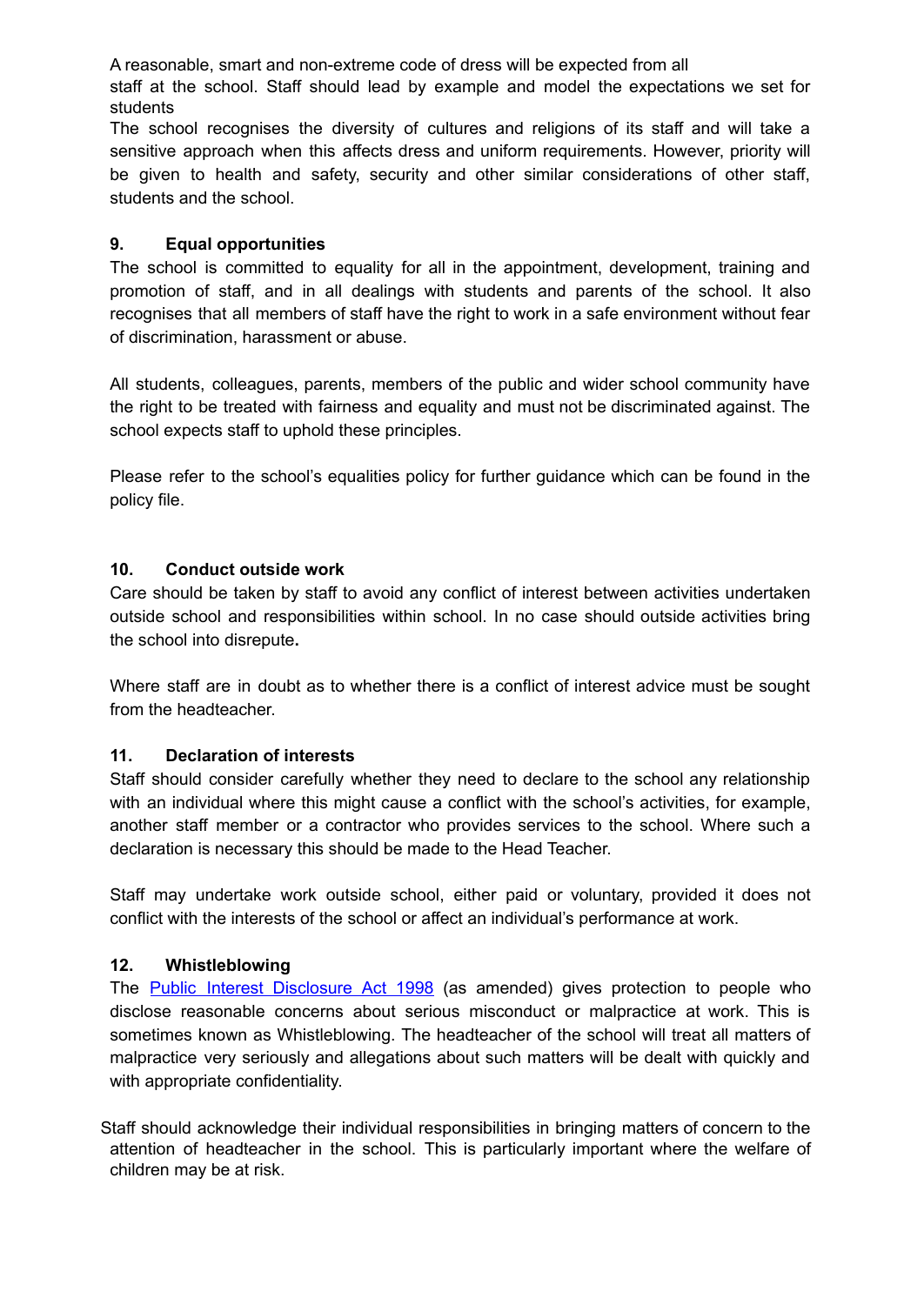A clear procedure is provided for staff to raise issues with the purpose of assisting in reducing the risk of serious concerns being mishandled, whether by the individual or by the school. Please refer to the school's "Whistleblowing" Policy for further information. This can be found in the policy file.

# **13. Health and safety**

Staff must adhere to the school's Health and Safety policy and should ensure that they take every action to keep themselves and others in the school environment safe.

Please refer to the school's Health and Safety policy for further information. This can be found in the policy file.

# **14. Gifts and hospitality**

There may be occasions where children or parents wish to pass small tokens of appreciation to staff, for example as an end of year 'thank-you', and this is acceptable. However, it is unacceptable to receive gifts on a regular basis or of any significant value. Money should never be accepted as a gift.

It is not acceptable for staff to give gifts to students and any rewards given to children must be given in agreement with the declared reward practice of the school. See the school Behaviour policy in the policy file.

Staff should not solicit or accept any gift, hospitality or other reward from external parties which influences the way in which they carry out their duties or leads the giver to expect preferential treatment.

# **15. Use of school resources and funds**

The use of school resources, property and equipment is for school-related activities only, except where otherwise agreed.

All members of staff must use any public or school funds entrusted or handled by them in a responsible and lawful manner.

# **16. Attendance at work**

If extreme weather conditions exist, all staff will be expected to

make every reasonable effort to attend at work unless hazardous to do so**.** If conditions (e.g. heavy snow) all into question the feasibility of this staff are expected to check their emails, School website or contact the headteacher. Avoidable failure to attend at work will result in deductions of salary and possible disciplinary action. Therefore the failure of the first means of transport will simply require the colleague to make use of other potential methods of travelling to work.

For information regarding staff absence please see the school's Staff Policy.

## **17. Smoking**

New Forest Small School is a non-smoking site including e-cigarettes. Candidates for teaching and support staff posts will be made aware of this and any visitors or working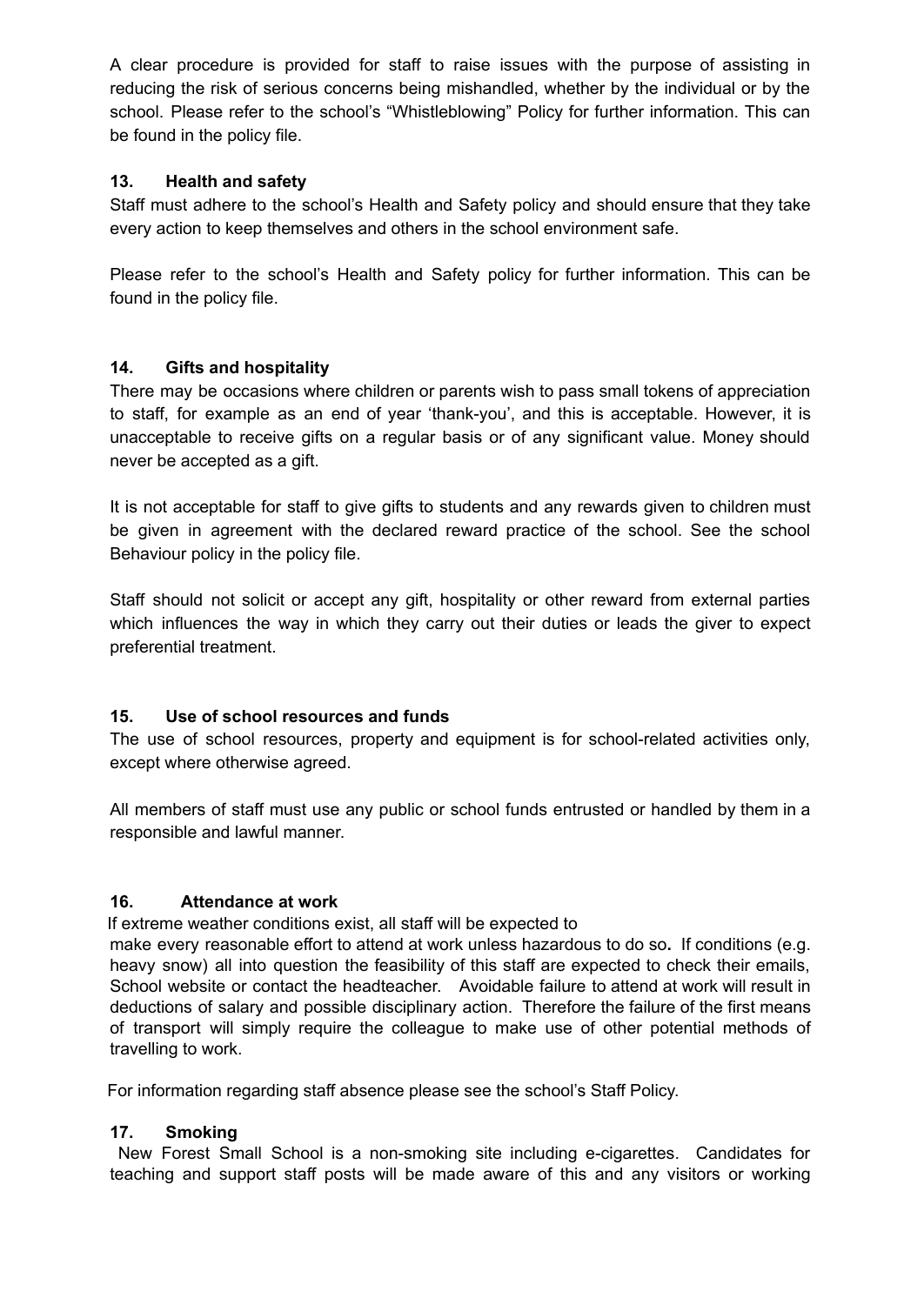persons breaking this principle will be politely asked to refrain from smoking and disciplinary action followed, where necessary.

## **18. Alcohol/Drug**

Appendix **A** attached to this policy will be applied with regard to staff.

Any allegations against members of staff (e.g. violence towards a student or inappropriate behaviour to fellow colleagues)

These will be investigated as an urgent matter and in reasonable confidence. If evidence emerges indicating the possibility of serious unprofessional conduct, the colleague concerned may be asked to go home pending further enquires or suspended from their post pending an investigation. Hampshire guidance and practice will be followed.

**APPENDIX A**

**ALCOHOL AND DRUGS POLICY AND PROCEDURES**

**Policy:**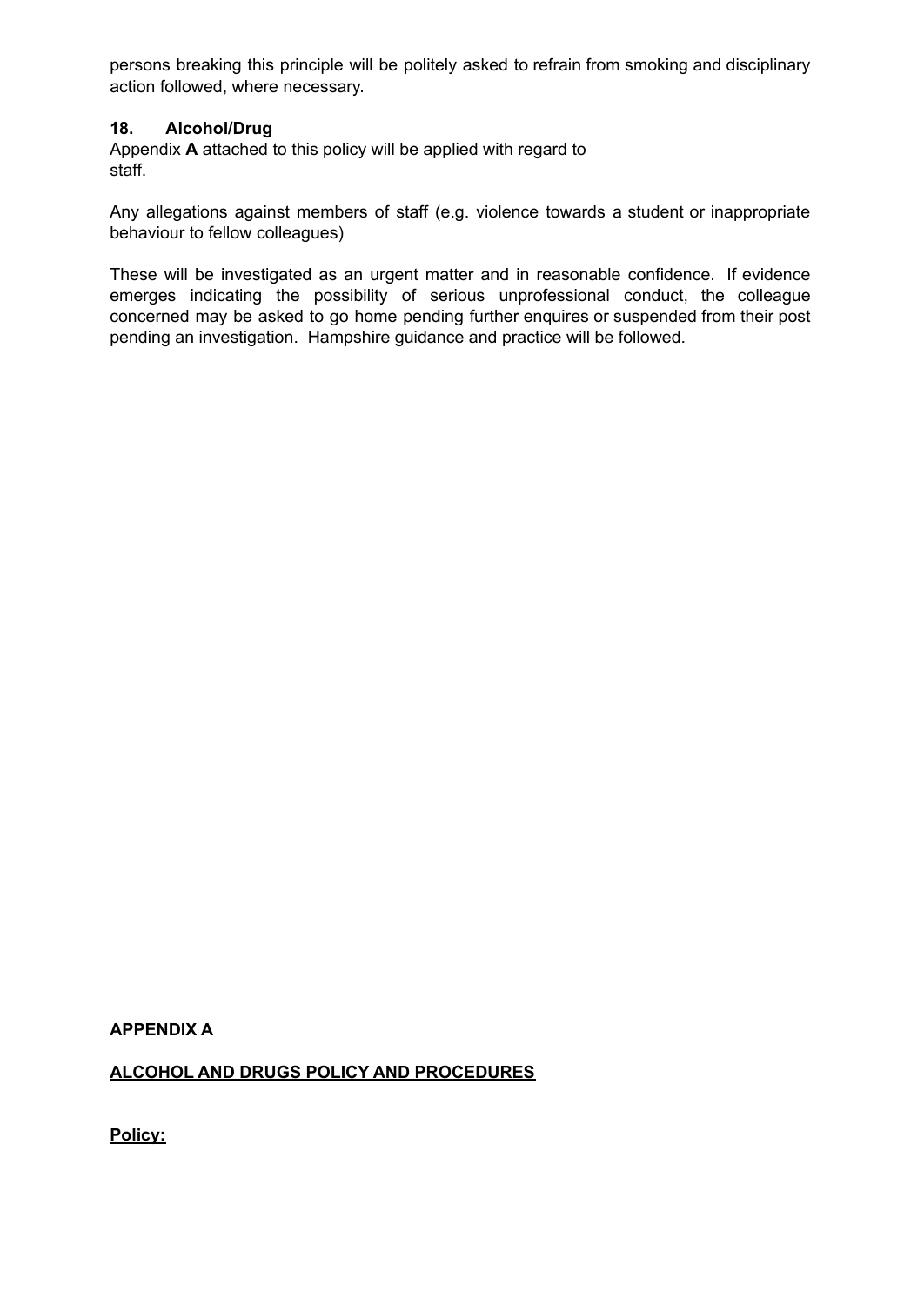It is a school priority to discourage the use of drugs or alcohol. Members of staff have a vital role model responsibility in this area.

## **Procedures:**

## Serious Misconduct Caused by Alcohol or Drugs

## *Intoxicated members of staff*

If a member of staff is known to be, or strongly suspected of being, intoxicated by alcohol or drugs during working hours, the Head will be consulted. Arrangements will be made for the member of staff to be escorted from the school premises immediately and temporarily suspended from their role whilst an investigation takes place.

## *Consumption of alcohol on the premises*

The only times when consumption of alcohol will be acceptable will be on agreed occasions e.g.social events, farewell parties for staff retiring or leaving, when the school day is over and students have left the school site. The only exception being an evening event where students may be present e.g. Music Concert interval.

## Drug Abuse

Drug abuse by members of staff is regarded extremely seriously, whether it occurs during working hours or at other times and whether on or off school premises. Members of staff who take drugs which have not been prescribed on medical grounds will, in the absence of mitigating circumstances, be deemed to be committing an act of gross misconduct and will be liable to dismissal as will any members of staff believed to be buying or selling drugs, or in possession of unlawful (i.e. un-prescribed) drugs.

## Dependency Problems

If the Head feels a member of staff's unsatisfactory performance may be drug or alcohol related, he or she will arrange to hold a meeting with the member of staff.

## **Treatment**

Where the member of staff acknowledges that he or she has a drug- or alcohol-related problem and is given help and treatment, this will be on the understanding that:

(a) While they are undergoing treatment if absence from work is appropriate this will be treated as sick leave and the member of staff may be entitled to sick pay.

(b) Every effort will be made to ensure that on completion of the recovery programme he or she is able to return to the same work.

However, where such a return is not reasonably practicable, the full circumstances surrounding the case will be reviewed with the benefit of an up-to-date medical opinion and a course of action agreed. This may include the offer of suitable alternative employment, the consideration of retirement on the grounds of ill-health, or dismissal.

## Relapse

Where a member of staff, having received treatment, suffers a relapse, the headteacher will consider the case on its individual merits. Medical advice will be sought in an attempt to ascertain how much more treatment/rehabilitation time is likely to be required for a full recovery. At the discretion of the staff disciplinary committee of the governing body, more treatment or rehabilitation time may be given in order to help the member of staff to recover fully.